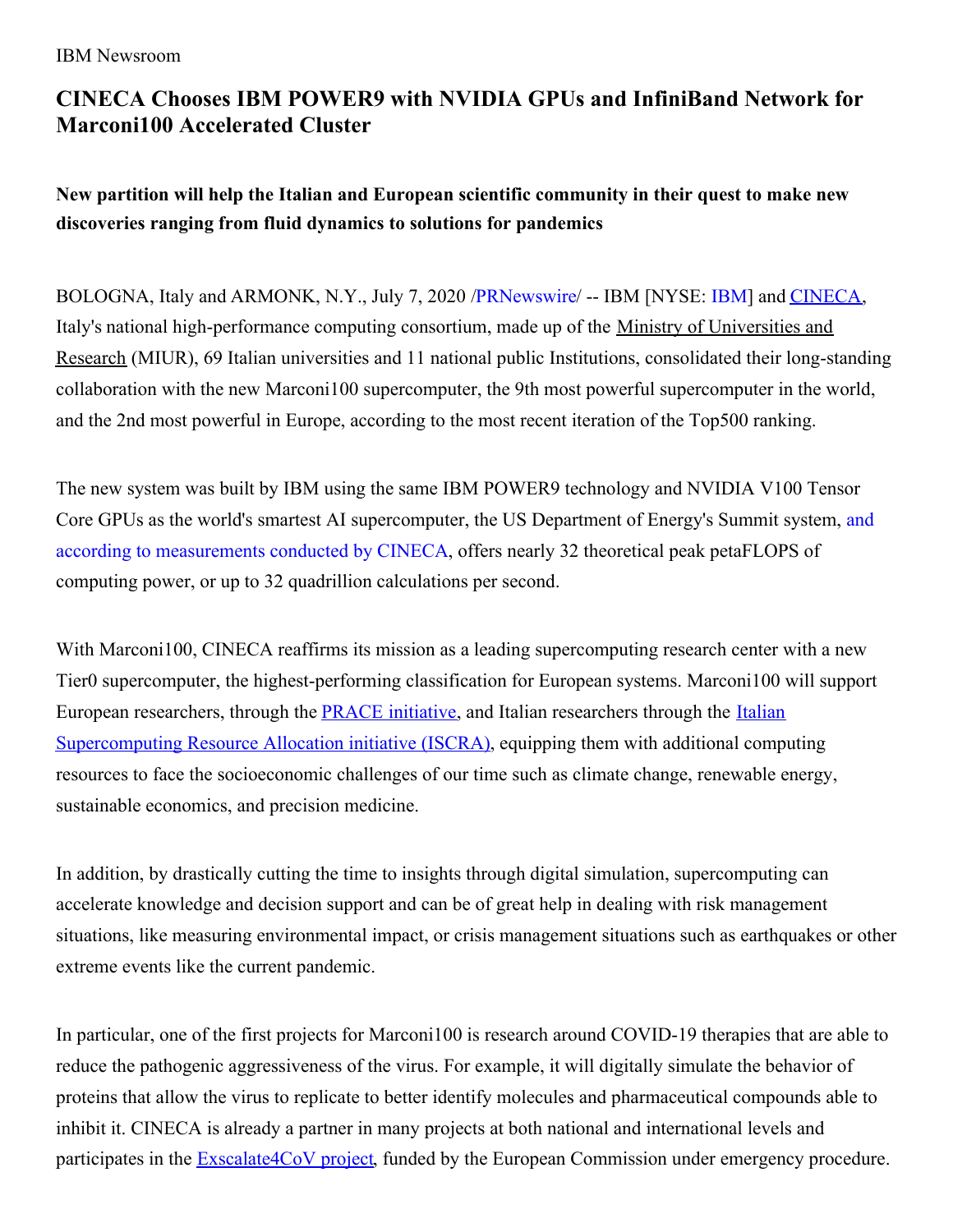"The Marconi100 project is part of a long, fruitful collaboration with the Inter-university Consortium involving also our centers of excellence in Europe," said Enrico Cereda, GM, IBM Italy. "With the same technology as two of the top three supercomputers in the world, Marconi100 will follow in their footsteps and offer the community of researchers the computing power necessary to accelerate the discovery of a cure against COVID-19. As the activity of the Summit system shows, without the availability of these architectures it would take much longer, incompatible with the urgent need to find a solution. We are proud to be at CINECA's side, and the country's, in this and other important scientific challenges."

"With the installation of the Marconi100 accelerated cluster, the Marconi project is completed for the persistent evolution of the CINECA calculation system started in 2016 which, today, allows us to have an aggregate computing power of about 50 petaflops. The Marconi100 partition, with the experience gained by IBM with the US Department of Energy's Summit and Sierra projects, will allow us to provide the national and European scientific community access to a supercomputing system of great production stability and high quality of service," President of CINECA Eugenio Di Sciascio said.

"This confirms the centrality of the CINECA Consortium in the development of research in the academic and industrial field as it happens with Exscalate4CoV, a project led by the pharmaceutical company Dompé, engaged in research and evaluation of proteins for the fight against coronavirus," CINECA GM David Vannozzi said.

CINECA is partner of more than 20 international projects for the development of the European HPC infrastructure and its technological and application ecosystem, in the field of plasma physics with the Eurofusion project, whose aim is to determine a significant progress in fusion energy production; in matter and materials science with the MAX - Material Science at Exascale project; in industrial engineering with the Exellerat Engineering project; in solid earth physics with the Cheese Solid Earth project: projects that will benefit from the high processing capacity provided by Marconi100.

## **IBM POWER9 Accelerates Discovery**

The design and integration of the Marconi100 accelerated cluster are the result of IBM's experience building the world's two smartest AI supercomputers: the US Dept of Energy's Summit and Sierra.

Similar to these two systems, the architecture of Marconi100 uses IBM POWER9 processors and NVIDIA V100 Tensor Core GPUs as well as high-performance NVIDIA Mellanox InfiniBand interconnect in a highperformance, high-scalability Dragonfly+ topology. Marconi100 also benefits from eight petabytes of IBM